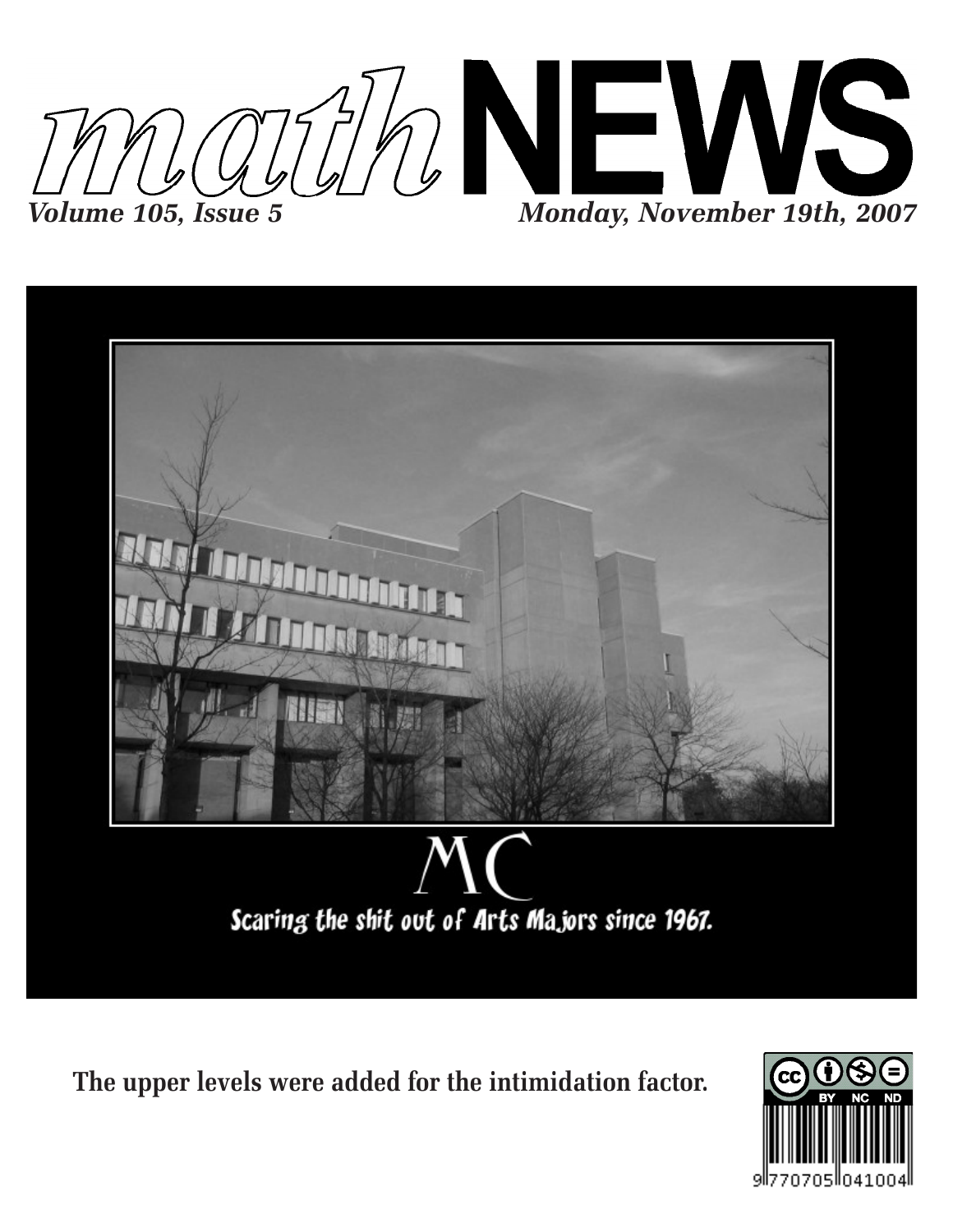### *look***AHEAD**

| mathNEWS                       |                               |
|--------------------------------|-------------------------------|
| November 19                    | Issue $#5$ runs with scissors |
| November 26                    | Production Night #6!          |
|                                | 6:30 PM, MathSoc office       |
| December 3                     | Issue $#6$ rides the bus      |
| <u> MathSoc</u>                |                               |
| Wednesdays                     | Games Nights                  |
| Fridays                        | Movie Nights                  |
| Feds                           |                               |
| See feds.ca/events for details |                               |
| <b>Miscellaneous</b>           |                               |
| November 23                    | NTBoEatITHBAWtPDL Day         |

### *mast***HEAD**

#### *Don't forget it!*

Here it is, Tuesday night, and I still haven't written the *mast*HEAD. This is why we get our writers to write down their answers. You'll also notice that there are fewer *prof*QUOTES this issue. This is why you should write down funny things your profs say.

Pizza came, and we asked "What colour are your books?". Kaitlyn demanded a recount, but the motion failed for lack of a seconder. The rest of us were busy thinking of answers. Without further ado, here they are: Edgar, "Mine are in *color*, thank you"; InsideR, "404 Humour Not Found"; Richard, "The colour of books, of course"; Kaitlyn 'Half-pint', "Um… Ian's mom?"; Daniel Goc, "The same colour as my armour, of course: hot pink. Er, I mean light red"; Robert Burke, "Black leather with orange lining"; Sarah 'snippet' Pidcock, "They have 3-colouring, but this isn't formally proven"; DanS, "What colour is sqrt(-1)?"; MJB, "coloured according to the German purity law"; Matt, "What colour do you want it to be?".

Thanks, as always, to Graphics for doing what I assume will be a wonderful job, and for providing us with convenient places to put *math*NEWS. Until next issue!

Peter 'mossEd' Simonyi, "My books are *read*." Michaelangelo 'Angelo' Finistauri, "I'm colourblind: everything is grey."

#### **ISSN 0705—0410**

*math*NEWS is normally a fortnightly publication funded by and responsible to the undergraduate math students of the University of Waterloo, as represented by the Mathematics Society of the University of Waterloo, hereafter referred to as MathSoc. *math*NEWS is editorially independent of MathSoc. Content is the responsibility of the *math*NEWS editors; however, any opinions expressed herein are those of the authors and not necessarily those of MathSoc or *math-*NEWS. Current and back issues of *math*NEWS are available electronically via the World Wide Web at http://www.mathnews.uwaterloo.ca/. Send your correspondence to: *math*NEWS, MC3046, University of Waterloo, 200 University Ave. W., Waterloo, Ontario, Canada, N2L 3G1, or to userid mathnews@

student.math.uwaterloo.ca on the Internet.

This work is licensed under the Creative Commons Attribution-NonCommercial-NoDerivs 2.5 Canada License. To view a copy of this license, visit http:// creativecommons.org/licenses/by-nc-nd/2.5/ca/ or send a letter to Creative Commons, 559 Nathan Abbott Way, Stanford, California 94305, USA. Terms may be renegotiated by contacting the editor(s).

Benevolent Dictator: Peter Simonyi

#### no further, for your chance is nigh! And by "nigh" I mean on November 21st and November 28th, from **7pm** to **10pm** in **MC**

### **2017**. November 21st — **Producing** with Anita Kilgour

November 28th — **Improvization** with Bernie Roehl

I went to the Stage Combat session they had on the 7<sup>th</sup>, and it was great! They let me play with swords and taught me how not to kill my fellow actors while doing so.

**Free Theatre Workshop Series** *Brought to by KWLT and FASS* Do you like *free* events? Want to learn more aobut various theatrical things like producing and improvization? Well look

If you're thinking of regisitering by emailing ad@kwlt.org, it is a good idea, but not necessary. Just show up if you want to check it out! Find out more at www.kwlt.org.

Now for those of you who don't know what KWLT and FASS are, they're both local theatre troops that have been around for quite some time and put on awesome shows that you should go see. Check KWLT's website for their show and audition schedules. They're having auditions for their January one-acts next week, so interested auditionees should check them out!

FASS, on the other hand, is nearly as old as UW; we celebrated our 45th anniversary last year, and have been putting on a musical comedy every February for many years. If you're interested in that, great! We have auditions for the show on the  $9<sup>th</sup>$ ,  $10<sup>th</sup>$ , and  $11<sup>th</sup>$  of January for singers, dancers, actors, techies, and/ or none of the above! Everyone who auditions gets a part, as big or as small as you would like! This year's show is themed "Global Warming: The Musical". Keep an eye out on fass. uwaterloo.ca for more info!

Hope to see you come out for some fun!

### Robert Burke Producer, FASS 2008 **Orientation feedback wanted!**

The Math Orientation Directors for 2008 are holding feedback forums for interested first year students and former leaders. These forums will be used to gauge how the 2007 week went and what we can do to make 2008 better.

Here are the details:

#### **For last year's leaders**

*Who?* Last year's leaders, icebreakers, teamsters, and tie-guard *Where?* MC 4064

*When?* Monday November 19<sup>th</sup>, 7:00pm – 9:00pm

*Why?* Help us improve orientation!

### **For first years**

*Who?* First year students

*Where?* MC 2034

*When?* Tuesday November  $20^{th}$ ,  $4:30 - 6:30$ 

*Why?* Inform the new Orientation Directors about what you did and did not like. This is a perfect time to give us your thoughts and ideas about what changes you'd like to see.

We will also be providing food at these sessions as a thankyou for your help!

> Barbara Macdonald, Cliff Steele, Kaelyn Crossland-Smith, Chris Neal (BaCKaCh) Math Orientation Directors '08

limit (functionality, umbrella  $\rightarrow$  Richard) = 0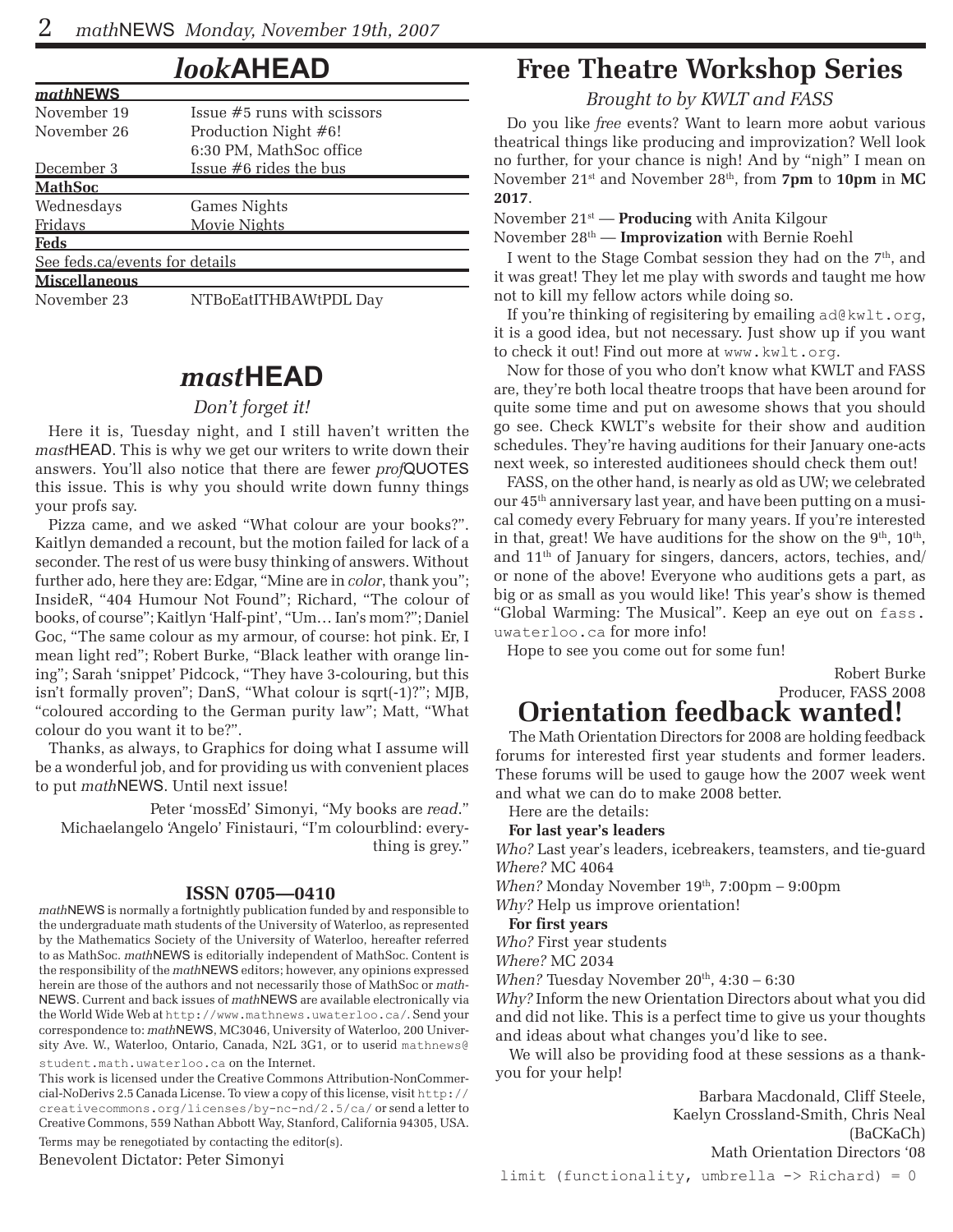## *Imprint* **gets it right**

#### *For once*

Normally, you will catch me reading *Imprint* just to find something worth poking fun at. Last week, though, I read an editorial from Yang Liu entitled "No love for the referee". In my opinion, she absolutely hit the nail on the head with that article.

As some readers may be aware, I also work as a Campus Rec referee (specifically for dodgeball), and with this being my third term doing this, not only have I lost track of how many times I've been chastised for allegedly making bad calls or missing calls, but I can count on one hand the number of times I've been praised for making good calls. I'm sure that my fellow referees can relate to this.

Case in point: about two weeks ago, I officiated a game which involved me having to call out too many players from one team when they wouldn't go on their own (usually either a line violation or being hit by their teammate). They still won 5–4, but the captain was fuming afterward.

A couple of days later, I find that they complained to my boss about me, calling the game one-sided. **Hello!** If their team goes out when they're supposed to and yours doesn't, of *course* my calls are going to be one-sided. Needless to say, they didn't receive a positive SOC score from me that game. *(SOC, or Spirit of Competition, is a Campus Rec initiative designed to promote integrity, fairness, and respect towards each other and the officials.)*

As refs, we are not there to be popular. We will make calls that are not popular with one of the teams — there's no point in denying that. We are there because we love the game, and we want to ensure that it is played fairly and that the rules are enforced.

### **Debit on campus!**

*Only at the Math C&D*

Starting next term the Right Angle Cafe (a.k.a. the Math C&D) will be getting a debit machine to help serve your food consumption needs better! This will be one of the few places on campus that will serve you food and allow you to pay for it with your debit card. So let your friends know that the C&D is becoming more accessible for you, the students! More details to follow.

# *math***NEWS barely avoids having to cancel the rest of the term's issues**

11-hour negotiations managed to prevent a catastrophic lack of humour on the morning of Monday the 19<sup>th</sup>. The Writers' Guild of *math*NEWS (WGmN) was extremely close to a strike this past week, when an intrepid writer noticed that there's actually an online distribution of *math*NEWS at http:// www.mathnews.uwaterloo.ca, and it turns out the writers were not being compensated for their work being used in non-traditional ways. A strike was threatened, but the editors realized at the last minute how much you, the readers, would need something to read on the morning of November 31<sup>st</sup> so they offered a very generous 40% of income from online sources to go towards more pizza, cookies, and pop for the writers.

DanS

*[Total edits made to this article alone: 12. What would you writers do without us? — Ed.]*

### InsideR **Your Surrogate Mother**

*Nagging away from home*

### *Week 5: Jeans getting tight yet?*

I remember the first time my mother asked me if I was gaining the "Freshman 15." I got upset, and told her "I certainly don't think so, and besides, how should I know? I don't have a scale here." "But how are your clothes fitting?" she replied smugly. "I — wait." Then the realization came that all my pants were really tight lately. "I thought I was doing my *laundry* wrong!" I cried out.

That was when I cut back my deep-fried-food consumption from the V1 caf.

From my current perspective living in my own place, I can tell you (even though you probably won't believe me) that it's easier to eat right and stay in shape while living in residence with a meal plan. Bear with me.

First of all, you don't have to plan your meals. A sizable collection of fresh-ish food is available for you, and while it's a far cry from a farmers' market, I guarantee you eat fewer frozen entrees and more fruit than I do. If I do think to buy fruit and veggies, I then (wisely indeed!) put them in the crisper where they hide for the rest of the term.

Secondly, you are somewhat limited in when you can stuff

yourself by the hours of the cafs, whereas my junk food is available at any hour.

Thirdly, you are closer to the gyms. The great irony of working out is how big a nuisance I find getting there and back is. It shouldn't matter, but I find it does, if not only for the time inefficiently walking with your gear instead of working out for those extra 30–40 minutes. There's a pool in the PAC with fitness swims a few times a day (weekly schedules are at http:// www.athletics.uwaterloo.ca/), and both the PAC and CIF have exercise rooms, organized activities, and courts of many varieties. A different campus production is spending a lot of time covering this, so I won't.

Finally, you have a larger pool of people for finding poor suckers like you who need to get in shape. I had great success (didn't miss a swim all term) swimming twice a week with a buddy last winter. It gave me company soaking in the sauna and a major incentive to get out there.

So, at least make an effort. It'll appease your mom.

Half-pint who's out of excuses for not swimming this term

**New Dr. Suess book realeased today: A Tisket, A Tasket, Grandpa Buys a Casket**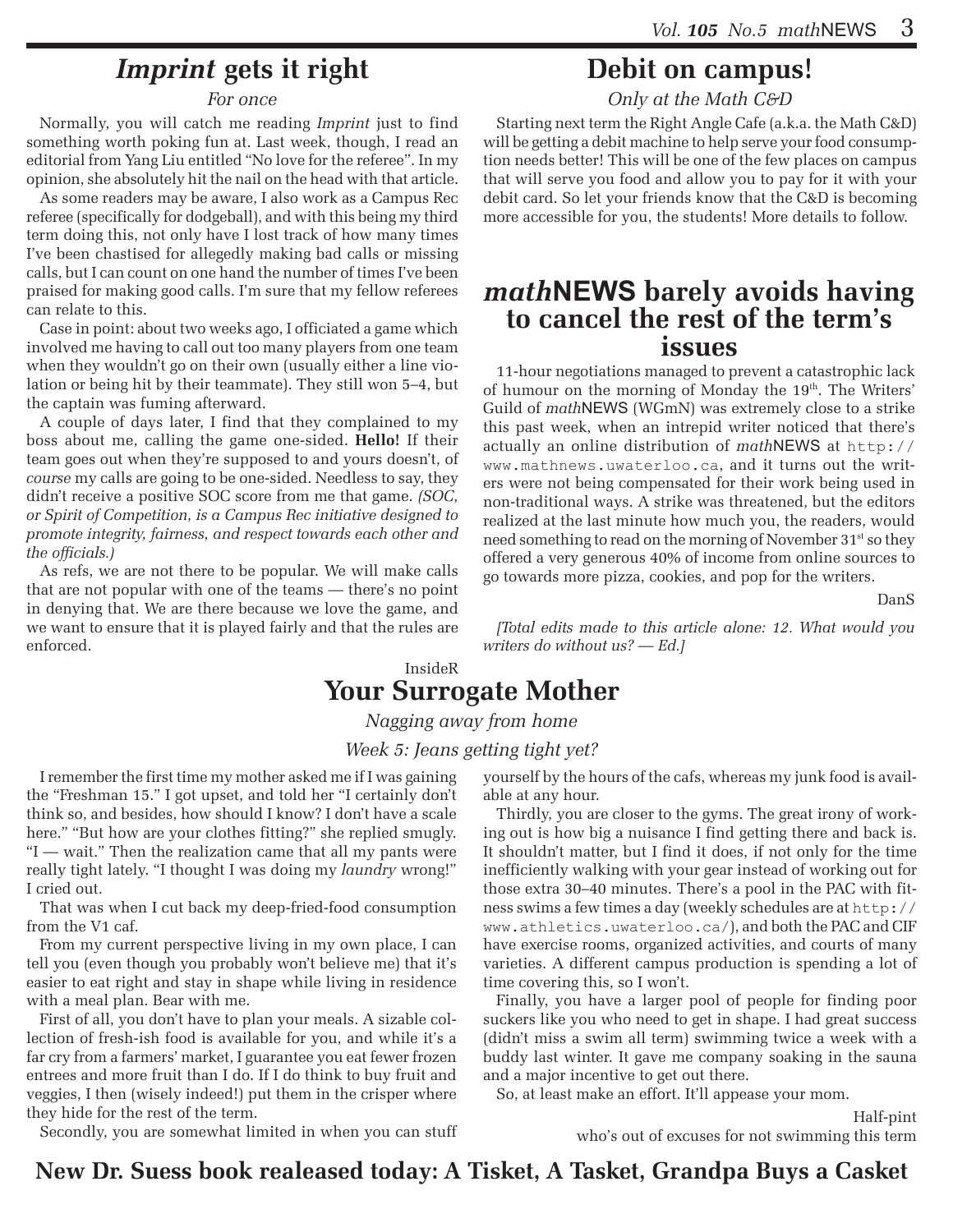### **Interesting Math**

#### *Part 1: Intransitive game*

As you probably learned in first-year algebra, a transitive relation  $\sim$  is such that if  $a \sim b$ , and  $b \sim c$ , then  $a \sim c$ . Let's play a dice game: to win, one must roll a number strictly higher than his or her opponent's roll. Suppose there are three dice, call them *A*, *B*, and *C*. If I'm more likely to win using *A* against *B*, and more likely to win using *B* against *C*, I should be more likely to win using *A* against *C*, right? It turns out that this is not necessarily the case. Consider the following: *A* has sides {2, 2, 4, 4, 9, 9}, *B* has sides {1, 1, 6, 6, 8, 8} and *C* has sides {3, 3, 5, 5, 7, 7}. Then when using *A* against *B*, I will win if I roll a 2 (1/3 probability) and my opponent rolls a 1 (1/3 probability), or if I roll a 4 (1/3 probability) and my opponent rolls a 1 (1/3 probability), or if I roll a 9 (1/3 probability) and my opponent rolls anything (1 probability). Then the overall probability that I win is 5/9. By carrying out similar calculations, the probability I win with *B* against *C* is 5/9, and the probability I win using *C* against *B* is also 5/9. It should be clear then that the relation "is more likely to win against" is not transitive in this case.

 This can be generalized to a larger set too, still with the constraint of 6-sided dice. Take dice *A* with sides {0, 0, 4, 4, 4, 4}, *B* with sides {3, 3, 3, 3, 3, 3}, *C* with sides {2, 2, 2, 2, 6, 6}, and *D* with sides  $\{1, 1, 1, 5, 5, 5\}$ . We can find that the probability of *A* beating *B* is the same as the probability of *B* beating *C*, *C* beating *D*, and *D* beating *A*, with probability 2/3. Of course, this doesn't tell us anything about which die is best, if we have a random die as an opponent. In the previous case with 3 dice, it should be clear that it is completely random; it is analogous to a rock, paper, scissors game. In the case of these 4 dice, is there a die that is "best overall"? Taking the sum of the sides, we see that *C* has the largest total sum. Should this imply it is the best? Try working it out; I promise it isn't a lot of work. *[Not an open problem this time, eh? — mossEd]*

 We see how these intransitive dice can work for sets of size 3 and 4, but are there sets of size 5, or even more? Intuitively, it would seem that there definitely can't be any of size 6 or greater, as there are only 6 sides to work with. What then, is the relationiship between the number of sides the dice have and possible sets of intransitive dice? Feel free to let me know if you come up with anything interesting.

#### *Part 2: Highly Integral Cuboids*

Here, I mean integral as in related to integers, and a cuboid is just a nice way of saying a rectangular prism. Named after the famous mathematician, an Euler Brick is a cuboid whose edges and face diagonals are all integers. The smallest example I can think of right now is the brick with side lengths (240, 117, 44). You'll notice that the side diagonals are, by the Pythagorean Theorem, 267, 244, and 125. Speaking of the Pythagorean Theorem, this allows us to reformulate more mathematically what an Euler Brick is. An Euler Brick is a positive solution (*a*, *b*, *c*) to this set of Diophantine equations (that is, the variables are strictly integers):

$$
a^2 + b^2 = d^2
$$
  

$$
b^2 + c^2 = e^2
$$

 $\overline{c}$ 

$$
c^2 + a^2 = f
$$

See if you can find all the possible Euler Bricks. Here are two cool properties to get you started: if (*a*, *b*, *c*) is an Euler Brick, so is (*bc*, *ac*, *ab*). This comes about simply by noticing that they satisfy the Diophantine equations trivially — for example,  $(bc)^{2} + (ac)^{2} = c^{2}(b^{2} + a^{2}) = c^{2}d^{2} = (cd)^{2}$ , and as *cd* is an integer, the first equation is satisfied. Also, if (*a*, *b*, *c*) is a Pythagorean triple (i.e. an integer solution to  $a^2 + b^2 = c^2$ ), then  $(a(4b^2-c^2))$ ,  $b(4a^2-c^2)$ ,  $4abc$ ) is an Euler Brick.

That's all good and well, but let's kick it up a notch. Define the Euler *n*-Brick to be the *n*-dimensional analogue to an Euler Brick. Then an Euler *n*-Brick is a positive solution  $(a_1, ..., a_n)$ to the set of Diophantine equations:

$$
a_1^2 + a_2^2 = b_{1,2}^2
$$
  
...  

$$
a_n^2 + a_1^2 = b_{n,1}^2
$$

Parametric forms of families of solutions have been found for the 3 dimensional case, see what you can do to generalize to *n* dimensions.

Thus far, I have only considered the face diagonals. A perfect Euler Brick is an Euler Brick that also has an integer body diagonal, or in terms of equations,  $a^2 + b^2 + c^2 = g^2$  would be added to the set described initially. Here's the question: does there exist a perfect Euler Brick? If you're employing a guessand-check method, I'll speed up your search: if a perfect Euler Brick *does* exist, it's smallest side length must be larger than 4 billion.

Vince Chan

### **Thor's Thoughts**

Mary's Room is an idea proposed by Frank Jackson. It posits the existence of a brilliant scientist named Mary who lives in a black and white room and who can only experience the world through a black and white television. Suppose then she were to learn everything about the neurobiology of human vision — how a wavelength stimulates the retina and causes certain effects on the human brain.

The question is: If Mary leaves her room and experiences colour for the first time *[What happens if she looks at her skin or has non-black hair? — Angelo]*, will she learn anything new? The answer is intuitively yes — no matter how great her degree of understanding of the science of colour, she has never had the experience of colour itself. But this is contradictory to the idea that there exists nothing other than the physical universe. The knowledge she gains cannot be physically qualified, and her previous knowledge based only on the physical universe was incomplete. Ergo, colour must possess some property not derived from its relevant physical information.

We may, however, argue that there is really nothing new to learn by experiencing a colour for the first time — that if Mary really did know everything about the deep-level neurology involved, she'd know what to expect already, and there is no non-physical part of the mind after all. While Mary may still react emotionally to the presence of a red apple, that reaction would be totally in line with one she herself could have predicted based on an analysis of her own mind. Still, the experiment does raise interesting questions about the nature of human consciousness.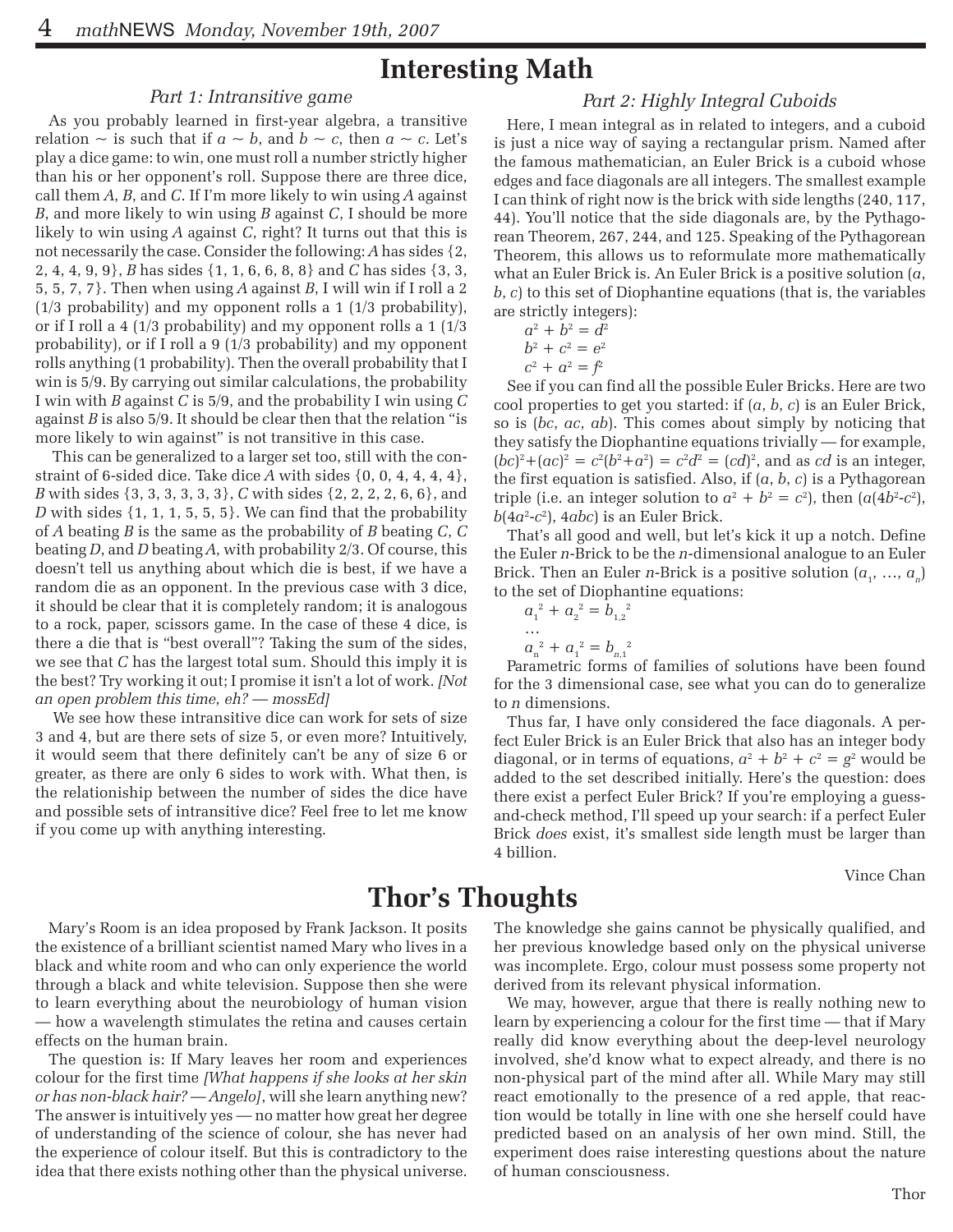# **The fate of notable mathematicians**

### *In case you wanted to be one*

An examination of the history of mathematics reveals good evidence that if you are to be a mathematician of any significance you will probably go crazy, die young, or experience a tragedy that epics are made from. Just look at a few examples:

### *The Crazies*

- Georg Cantor: suffered from depression in 1884 so severe he was driven into studying literature.
- Isaac Newton: suffered a nervous breakdown in 1693. Was also an alchemist, which makes him of debatable craziness.
- Andrew Wiles: Obsessed over Fermat's Last Theorem, was very secretive. While not provably crazy in the psychological sense, he's still an odd one.
- Paul Erdos: Consumed amphetamines, lived out of a suitcase, was a wandering mathematician. What more do you need?

### *The Young*

- Evariste Galois: Died at the age of 20 in a duel after laying the foundations of Galois theory.
- Neils Henrik Abel: Died from illness after sledding to meet his fiancée for Christmas.
- Hippasus: Thrown overboard by his fellow pythagoreans for his proof that the square root of two is irrational.
- Archimedes: Killed by Roman soldiers during the invasion of Syracuse.

### *The Tragic*

- Diophantus: His son died of a chill, and the tragedy drove him to study mathematics.
- Georg Cantor: His youngest son died, draining him of most of his remaining mathematical drive.
- Joseph Louis Lagrange: Was duped into an unhappy marriage by wives of colleagues in Berlin; his wife soon died thereafter.

While this article is obviously an inductive fallacy and doesn't cover nearly enough data for a decent result, the prophecy is obvious: the more notable a mathematician you are the more prone to tragedy, insanity, and death you are. *[Death just doesn't happen as much to other people. — Angelo.]* Unless you reach the calibre of Euler, Gauss, and Euclid. Though we're not sure about the third one: he has survived mostly by his work and not much biographical information.

ebering

# **Don't Study**

### *UW Gamers' Portable Systems Party returns*

UW Gamers here, once again. Our first *Don't Study: A Portable Systems Party* was so successful that we're doing it again!

It's happening tonight, Monday the  $19<sup>th</sup>$ , in SLC 2143, from 7pm to 11pm.

We will be playing tons of games, including, but not limited to: Monster Hunter, Mario Kart DS, Tetris, DJ Max Portable, Pokemon, Elite Beat Agents, Meteos, and whatever else you want to bring.

# **A data structure for your thoughts?**

### *Turn your train of thought into an iterator!*

I often wonder what would happen if I crammed all the thoughts in my mind into a standard data structure. The results, I imagine, would be:

- Hash map: Index thoughts by topic. This would be great when arguing with someone.
- • Set: Index thoughts sequentially. A disadvantage would be having to manually search through a bunch of thoughts to find a good one, but it would nicely remove the duplicate thoughts.
- Array: Index thoughts by number. This raises the question, how would thoughts be numbered? A rather complicated priority system for thoughts would have to be developed. For males, I imagine the sexual thoughts would be near the front of the array.
- Queue: When you come up with a thought, throw it into the queue. When a thought is required, dequeue the first one. Great for appearing randomly crazy when you, for example, answer with a thought about bunnies when the prof asks you to answer a question about determinants.
- Stack: When you come up with a thought, push it onto the stack. When a thought is required, pop one off the stack. Great for appearing somewhat relevant to a topic being discussed, because you'll come up with related thoughts as the topic is being discussed and when one is needed, whichever one is first off the stack will at least be partly relevant. Not good if you are an in-class day dreamer, as this will lead to a situation like the one described in the item about storing thoughts in a queue.
- Binary Tree: Sort your thoughts recursively into two groups based on certain criteria. For example, a mathie might want to start by partitioning his or her thoughts at the root into thoughts about math in one subtree and thoughts not about math in the other subtree. Great for CSers that like dividing by 2.
- • Heap: At any time, throw all your pre-prioritized thoughts into a heap and heapify. Extract the most important thought when a thought is needed. O(*n* log *n*) runtime is a plus but again can lead to situations like the one described in the queue portion of the article if the most important thoughts to a particular person have nothing to do with the task at hand.
- Pointer: Points to a single thought which can be reused at will. Creates a nice "broken record" effect. Occurs naturally when, for example, an exam is just minutes away and the pointer is pointing a thought containing "**OMG I'm going to fail!**".

snippet

# **The Super Smash Bros Melee Tournament is coming**

Classes end: December 3rd Smash begins: December  $4<sup>th</sup>$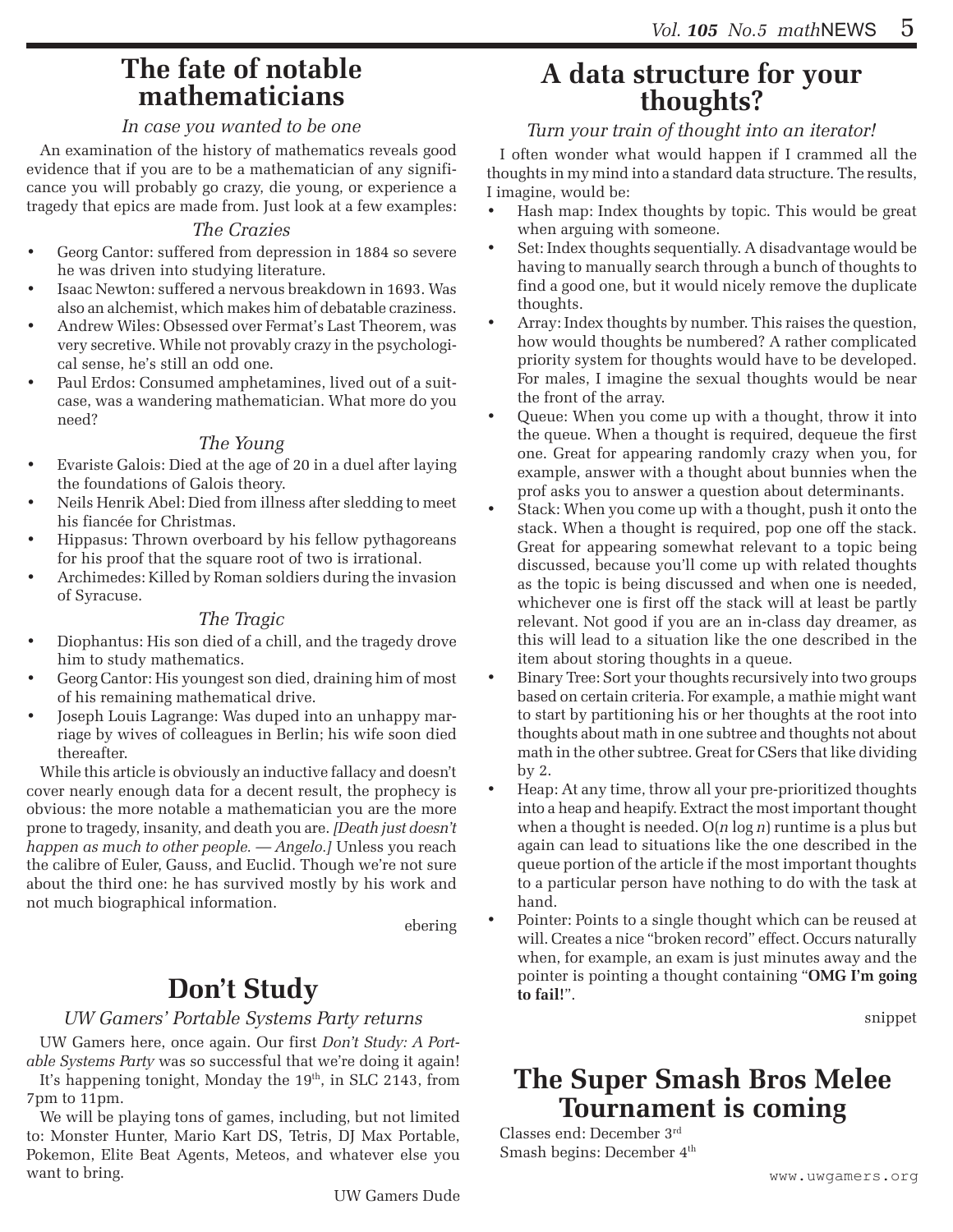# **Flavoury bits**

### *Something not fit to eat*

If you're in the mood for free crap, or a more potent crap absorber, *Imprint* is the way to go! Because we're all poor university students, buying napkins or toilet paper is often not an option. And since many of those employed by the university would inflict bodily harm on you if you "acquired" these things through a "change in ownership", *Imprint* will have to do. Let's look at the many uses for this abuse of paper:

- **The spill:** Your beaker of pure caffeine topples, and the scalding brown liquid slowly approaches the assignment you stayed up all night hounding the TA to do for you. With the many stacks of *Imprint* lying around on campus, you quickly grab a stack of twenty and absorb that chemicalinfested drink as if *Chuck Norris is after you*. Q.E.D., really.
- **The other spill:** Artsies chase you down a dark corridor, shouting logical fallacies after you and a friend. Your friend, injured by their blasphemy, bleeds profusely. Luckily, your portal gun drops a stack of *Imprint* on the approaching swarm, and a few stray issues slide over. Quickly, you stuff a copy into the wound, and, while infecting it, the bleeding is stopped. Another victory for the math empire!
- **The real use:** It maybe a bit rough, but *Imprint* can be used as toilet paper. If it is a little too abrasive, soak it first. *[Wet… toilet paper… — Angelo]* Stealing toilet paper may be illegal, but taking Imprint is your right! Abuse it!

So there you have it. Imprint doesn't fulfill its actual purpose, so give it a new one! Make its writers feel they've accomplished *something*.

ln 2

# **Things to do when you're crossing the border**

This past week, I went Stateside, to find a sweet deal with the all-new überpowerful loonie. Yep, since I only have until the end of the year before I'll need a passport for this, and since I was in a silly mood, I came up with some tricks you can try with the border guards, on both sides.

- Get a fake ID featuring your *math*NEWS name, and use that to cross. If you need proof of citizenship, draw a maple leaf on your skin and offer to show them your "birthmark".
- Hide a costume in your luggage, then try to wear it when you return to Canada. Kudos if the picture on your fake ID is of you in costume.
- Buy a metal ruler, and hide it in your luggage, then put it through the metal detector. Since it looks like a knife from the edge on, they'll have to search your luggage to make sure. A pie-launcher and lemon meringue is the obvious solution here. *[What a waste! Use edible-oil-product pie instead. — mossEd]*
- Just go right through without stopping. Then speed up.
- Test whether racial profiling is still prevalent: try to go through while disguised as a member of a visible minority (or several minorities). Experiment and try different ones each time.

Go ahead and try it. See how many border guards you can crack up each time. Of course, *math*NEWS assumes no responsibility for any trouble you get into, including rendition or being whisked away to Guantanamo Bay.

# **HorrorScopes**

*Like Whore-o-Scopes without the rash*

### **ACC**

True love is coming your way. It is also passing you by. At the same time. Remember that if you love something, you should let it go. If it happens to come back, then shoot it.

Your lucky number is one broken heart and three bullet wounds.

### **ACTSCI**

The sun is on fire and Virgo is in labour. Your shadow is making faces at you when you aren't looking. Don't turn off the lights because it will dip your hand in warm water to make you wet the bed.

Your lucky number is  $40^{\circ}$  of warm water.

#### **AMATH**

The world is your oyster, but you're bulimic so you may as well not have it at all. You bring new meaning to the term 'finger food', and everyone else prefers the old definition.

Your lucky number is one uneaten oyster.

# *math***JOKES**

### *Y'all are lazy!*

Well, I got a total of two submissions this week, and from new faces as well! Not too shabby.

It was a close call but I chose the winner to be **Patrick Meisner** from "Mathematics" (it's much better to send us your program than your student number — good thing for you I'm (mostly) benevolent).

Bob and Jim are trapped in a hot air baloon floating over a canyon. Bob yells over the edge: "Where are we?"

From below someone answers: "You're in a hot air baloon floating over a canyon!"

Jim looks at Bob and says: "He must be a mathematician." Bob asks: "Why?"

Jim says: "His answer was incredibly accurate but utterly useless."

(Apparently I like abuse.)

Our runner-up is Edgar Bering from CS with his submission:

An infinite number of mathematicians walk into a bar.

The first orders a beer.

The second orders ½ a beer.

The third orders  $\frac{1}{4}$  a beer.

The fourth is about to order when the barman cuts him off, pours 2 beers and says "y'all are jerks" and moves on to other customers.

I was about to type up a reprimand for Edgar's terrible spelling and punctuation, but then I learned he was sitting behind me so I already tore a strip off of him.

Come to production night! Get abused!

Thanks for the submissions, and please send in your jokes any way you can submit a puzzle solution, or by email to mathnews@student.math.uwaterloo.ca. Each week's pick will win a \$5 gift certificate to the Coffee and Doughnut shop, a.k.a the Right Angle Cafe. I'll print the top two or three that make me laugh, and if yours isn't printed, it's not that I think you're a bad person or anything.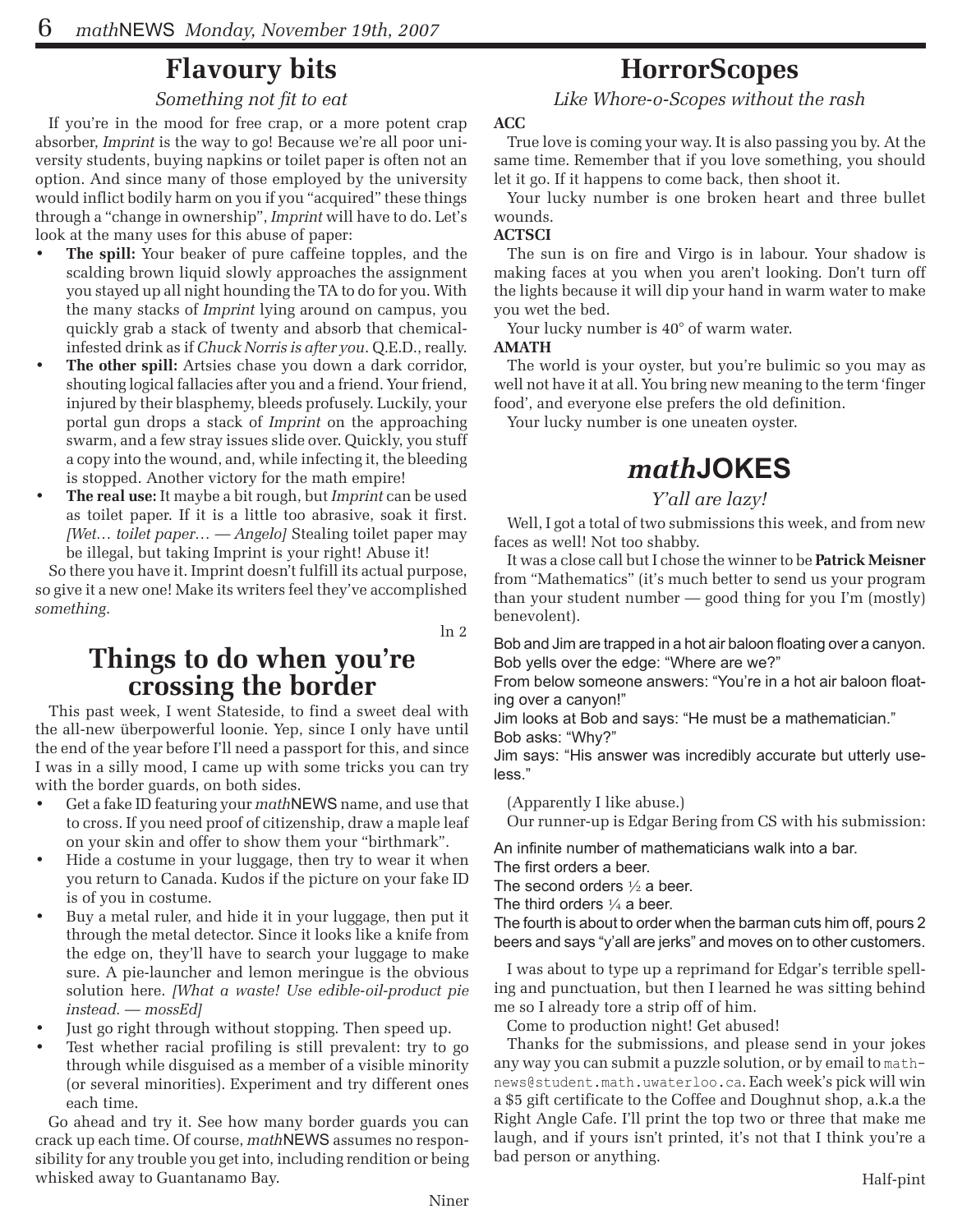# **HorrorScopes**

#### **BBA/BMATH**

The grass is always greener on someone else's lawn. Except yours. You have a blue lawn. It stands out and makes people look twice, but no one wants to have it. Take pride in your uniqueness.

Your lucky number is forty million non-inflammable pieces of blue grass.

#### **C&O**

'Every man is an island' is only an expression. Discontinue taking it literally. You must stop trying to travel the ocean using men as flotation devices. Similarly, don't misinterpret the phrase "Oh, dear God! I can't swim!"

Your lucky number is eighteen people to build a raft.

#### **CM**

Your horizons seem clouded, but that's only because there are clouds on the horizon. You are looking too far ahead; what you seek is much closer than any cloud and is nowhere near as fluffy. Wring the necks of the geese that block your path.

Your lucky number is ten flocks of geese at your disposal. **CS**

One in the hand is worth two in the bush. You may be wondering what this means, but you aren't the only one. Keep your head out of the gutter for the time being and the answer will

# **JusifiablE HomicidE**

#### *Shut up, I'm trying to learn here!*

This week, I am going to focus my anger towards those who think that the best time to socialize is in the middle of lecture. Shut the hell up! Why must you talk about your friend's mother while I am trying to learn? And don't give me dirty looks and mockery when I tell you to shut up. If it's that important, take it out of the room! You are not important, and nobody should have to listen to the useless conversations between you and your worthless friends when the prof is speaking. Either shut the hell up or get the fuck out.

InsideRage

### **National Throw-Bits-of-Erasers-at-the-Idiots-That-Have-Belligerent-Arguments-With-the-Professor-During-Lecture Day!**

The most sacred of all holidays is quickly approaching. This Friday is National Throw-Bits-of-Erasers-at-the-Idiots-That-Have-Belligerent-Arguments-With-the-Professor-During-Lecture Day, and you can show your pride by interrupting the questions and comments that prolong lessons that should be much shorter with chunks of your eraser. This glorious occasion will bring forth a dawn where these mindless conversations happen only during office hours instead of forcing the professor into wasting the class' time by reiterating simple concepts. In the past, people have been more creative in how they celebrate the momentous occasion by using non-traditional projects like bricks, or other people. No matter what your preference, proudly shut up the people who should have been born without tongues!

eventually make itself clear in the bush.

Your lucky number is two in the bush; although, one is usually more than sufficient.

#### **MATH/BUS**

The stars shine brightly upon you, and you spontaneously combust as recourse. Run around, screaming in agonizing yet humorous pain, begging for someone to end it. A winter blizzard is almost here, and you will be able to quell the flames by standing outside for a few minutes.

Your lucky number is absolute zero.

**OR**

O brave warrior, the gods smile upon your bravery. To reward you, they send a goddess to slaughter your human body and extract your soul to serve as their faithful puppet. To avoid this, try learning how to knit a decorative scarf.

Your lucky number is less than or equal to 13 battle-maidens. **PMATH**

The secrets of the earth are at your fingertips. This pisses off the earth. A lot. Earthquakes, volcanoes, typhoons, and people who eat chocolate bars with a fork a knife are you punishment. You are also the reason that kittens and puppies die! I hope you can live with yourself.

Your lucky number is 5 metric butt-tonnes of death.

### **ElseWhen**

#### *25 Years Ago in* math*NEWS*

Welcome to yet another exciting episode of ElseWhen, where we look into the archives when you could clearly tell that this was done by typewriter. I have one at home, so I know what that looks like. This week, we look at Volume 30, Number the last (i.e. 5), first published December 3rd, 1982.

#### InsideR

**Quiet Persperation:** Formerly titled "Quiet Desperation", Scooter's issue-ly (is that a word?) article focusses on passing finals. Apparently there was a time where students could be exempted: damned be the person who stopped that practice.

- Make a summary of your notes. And do this at least a day before your class.
- If you don't understand a certain point, don't talk to the brainiac of the class. *[I'm spared!]* Instead, talk to someone on your own level of intellect, and come to an understanding together.
- Finally, it's just a test. It is designed to show what you have learned, and, believe it or not, you have learned a lot.

#### **In other news:**

- The campus is turned into a giant game of Risk (or something similar at least). Engineering buildings are condemned.
- • Imprint informs the *math*NEWS editor that "there is no Mr. Imprint". *math*NEWS staff express their condolences to Mrs. Imprint for her husband's recent passing.
- The "Kälënndër" is in a state that no untrained eye can read. Namely, it would make one think that exams start the day before classes end.
- The editor, Dave Graham, runs out of ribbon just before writing the *mast*HEAD, and is called an ass. If those are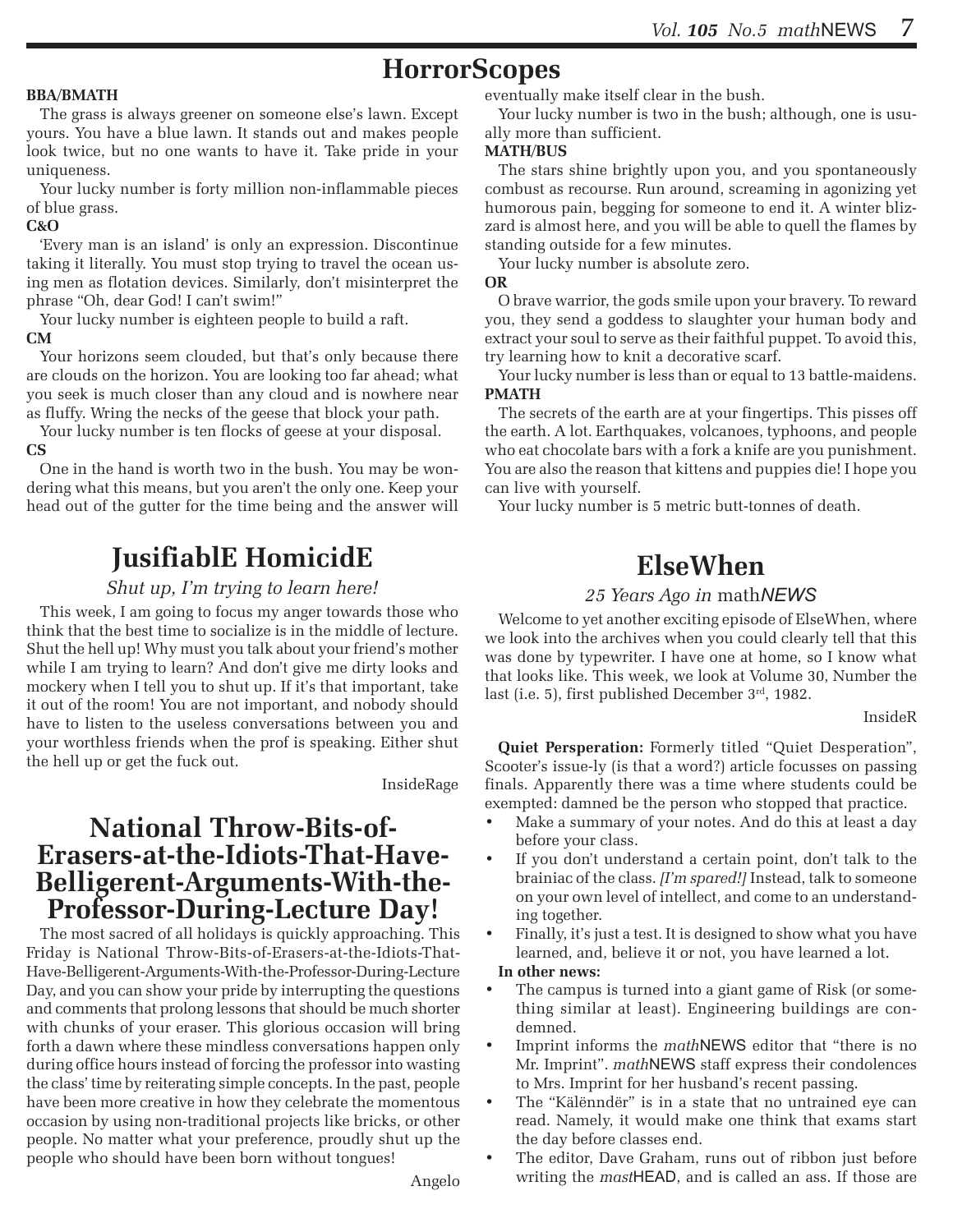# **What if** *math***NEWS were a wiki?**

The Editors, of course, wouldn't be editors. We'd have a Benevolent Dictator and a GodKing who would squabble about how standards would be kept. Production nights would start by attempting to obtain enough contributors and get new articles created. Like most wikis, everyone would edit. The stalwart masses would ensure that all articles were of sufficient quality, before deciding all of them were crap and starting their own articles. Then senior writers would decide that some of the newer topics weren't notable enough and delete them.

The contributors would then revolt. They'd say that there aren't enough standards to the humour that is in *math*NEWS*wiki*, and that the senior writers have no idea what they are talking about. They'd schism off into *cs*NEWS*wiki* and *pm*NEWS*wiki*, with more jokes that appeal to the CS or Pure Math crowds.

Even they aren't good enough, though! The GodKing would decide the Benevolent Dictator is cramping his style and go off to create EngMathNewsWiki, which is the same thing, but with a more applied bent and more drinking during the production night. *[Also less italic text. — mossEd]* The engineers would take offense to non-engineers making fun of their programs and would start their own, with an actual Engineering bent to the articles, but it would fail from disuse as engineers are too busy with their work and drinking to do much else.

The Business students would see this as a grand opportunity. They'd start their own production, but instead of being universally editable, they'd copy articles from the other productions, pay experts to refine their funniness, and then sell incremental versions of their compendium at a premium to unsuspecting suckers — erm, consumers. Of course, not much would've changed and their venture would eventually die because no one is going to pay for the same thing when they can get it for free.

After the smoke from all these splits, branches, and disagreements had calmed down, some enterprising grad students would feed all this funny material into a Markov Generator, and start producing their own comedy — randomly generated articles — for their own amusement on some newsgroup, since they're too cool for wikis.

Eventually, the former editors would decide that making a *math*NEWS*wiki* was a terrible idea, and move back to our current system. Besides, this way I get free pizza.

42

# **The** *prof***QUOTES lead-in**

I'm going to give you some advice [for the midterm]: answer the question.

Saunders, ACTSC 371

If you get it wrong, nobody will bite you. At least I won't. Can't guarantee anything for your friends, though.

Metzger, STAT 231

My English is terrible. So I'll call it an allegory, whether it means it or not.

Metzger, STAT 231

How is that simple? Oh, I know how that's simple.

Vasiga, CS 135

### **Methods by which to learn the names of others surreptitiously**

It occurred to me recently that I only know the nicknames of the other writers of *math*NEWS, not their actual names (with the exception of Richard, who helped me out by having them be the same *[Hey, what about me? — Angelo][You have almost a dozen names! — mossEd]*). As you can imagine, this causes all sorts of social complications when I see them "in public". Ideas on how to resolve this:

- Facebook: This would be a valid solution if *math*NEWS writers were the type of people who use Facebook. Sadly, we're more the type of people who force you to factor 256 bit primes as a demonstration of your commitment before we'll tell you our names.
- Refer to Them Using a Generic Type: Simply say, "Why hello there, Fellow *math*NEWS Writer. How are you today?". It is not immediately clear that RealTime™ is strongly typed, though.
- Some Sort of Man in the Middle Attack: Initiate a conversation between two writers, one of whom is someone whose name I already know (presumably Richard) and hope he uses their name at some point during the conversation. For example: "Hey Richard, I heard InsideR thinks your mom is fat". There's a possibility that they'll just exchange blows instead of yelling each other's names, though.
- Commandeer Their Laptop and Put a Keylogger On It, then Get Their Gmail Password and Send an Email To Their Parents Saying Something Like "Hi, Mom, I Have Forgotten My First Name, Could You Send It To Thor Please So He Can Tell Me It? PS I Hear That You 'Get Around' Here, Is That True?": Potentially problematic if they run Linux, as most writers do.
- Avoid Going Out In Public: The ideal solution! Social interaction in "meatspace" is a meaningless throwback to our tribal primate ancestors anyway.

Thor

# **I promise there are more** *prof***QUOTES**

*Just turn the page after reading these*

[Kuratkowski's Theorem] is a pain in the ass. If you're forced to use it as a last resort, you are allowed to curse at it silently — or out loud if you're not in an exam.

Purbhoo, MATH 239

I'm not trying to offend anyone… Unless you're a racist, then I am trying to offend you.

#### Ross, PSYCH 253

I could give you a MATH 137 proof, but let's just check it directly for the sake of masochism.

#### Zorzitto, MATH 245

(To a class of about 13 students) Laurier, that glorified high school, has midterms on weekends? I should go over there and just burn that building down; nobody showed up to my class.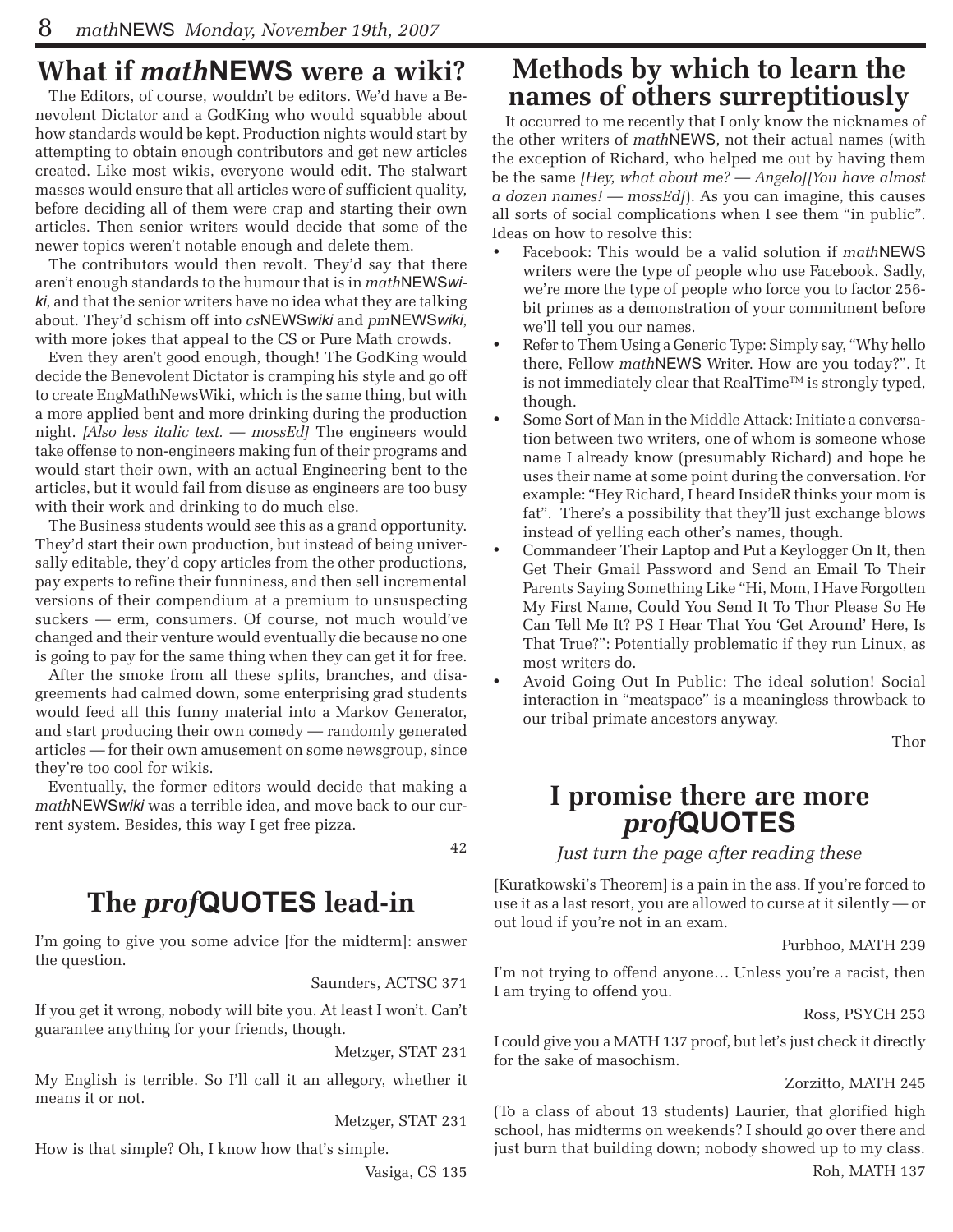# *math***HELP**

### *A.K.A. "Non-Dating Advice from the InsideR"*

**Dear InsideR** — I don't know how many times I've heard that I have to work hard to get through university, but so far, it's not working. I didn't pass my midterms, and I'm afraid that my finals will be the same. I've never had to study so hard in my life. What's happening? — **Worried**

**Dear Worried —** You seem to be one of those people who was at the top of your class in high school, never had to study for tests, etc. Those days are over. The problem isn't that you're not studying hard enough, but that you're not studying smart enough. You need to find what study habits work for you, and quickly. You can get more personalized help with this at the Math Undergrad Office (MC  $4<sup>th</sup>$  floor) and at Counselling Services (Needles Hall), who can offer one-to-one help.

#### InsideR

**Dear InsideR** — I was a little more than forced into my program by my parents, and while I'm doing well at what I'm studying, the problem is that I don't enjoy it. The other problem is that they're paying for my education, and are threatening to cut me off financially if I switch. What can I do? — **Stuck**

**Dear Stuck** — There is no doubt that you are in a difficult situation. Have you explained to your parents why you want to be in the program you want, and perhaps as importantly, have they explained to you why they want you in the program you're in? Try to have some convincing yet non-confrontational arguments as to why you would be better off in this other program — unless this other program is AHS, then no such argument exists. InsideR

**Dear InsideR** — The math building reminds me of a castle. It has the layout for defenses and everything. Despite that, it has no moat — though the fountain out front could probably be floated as an impromptu moat. Is there some sort of conspiracy that is being hidden from the public? I want the inside scoop on this. — **Curtor**

**Dear Curtor** — Regrettably, for the safety of the math building and those who occupy it, I cannot reveal these secrets that you ask for. I can tell you that there was once a moat around the building, but it was filled in by some "Non-Existent Action Committee" that the engineers talk a lot about. Other than that, all I can say is that this is a well-kept secret that very few people know (even I needed to talk to a lot of people to get the inside scoop [no pun intended]).

InsideR

Questions to mathNEWS\_InsideR@hotmail.com or the BLACK BOX

# **The sorrows of advanced math**

### *Occur during production night*

Being in MATH 145, I didn't have to skip production night to write a midterm. However, this made me the only frosh here, so my surrogate mother's nagging was directed exclusively at me.

To top it off, this article was cut short by my own inability to come up with witty commentary regarding the advanced sections other than that they smell like fish.

# **Pick-up lines for the permanently single guy**

- • Baby, you got more curves than a triple integral.
- • Baby, I wish I were your math exam, so I'd be hard and you'd be doing me on your desk.
- Baby, you make me experience exponential growth.
- Baby, I want to experience your function's end behaviour.
- • Baby, let me take your limit as *x* approaches infinity.
- Baby, I want to evaluate the area underneath your curves. Vector X

## **HorrorScopes**

#### **SE**

You find yourself living two lives. The first is a vibrant and beautiful one. This is a person who has accomplished great deeds, owns beautiful trophies, and has kick-ass magic hotkeyed for easy access. The second life watches the first in the hopes that it will eventually be as good.

Your lucky number is 20 hours spent logged on each day. **STAT**

This box is your companion. It will assist you in all of your life's endeavours. And at the end of your trials there will be cake. Even though the trials that you must do will be impossible. You have your gun, that's all you need.

Your lucky number is 0 cake. The cake is a lie.

#### **UNDECLARED**

Never trust a devil in a white dress, because cross-dressing devils are generally mischievous. The other devils are benign and will playfully poke you with their burning pitchforks, tridents, and babies attached to poles.

Your lucky number is 3 jabs to the stomach.

#### **AHS**

All that remains is not to remain. Meaning: get lost. Seriously, you suck.

Your lucky number is 0 street cred.

#### **ARTS**

No rest for the wicked, which means you are the world's nicest person. Spread the joys of relaxation and respite to the world, and you will be scorned with disdain and profanity.

Your lucky number is 200 more free hours than everyone else. **ENG**

*Carpe diem*, my friend. Take life by the neck, kiss it and then give it a big bear hug. Be wary of holding too tight, as oxygen is generally required for life to live. Remeber that breathing is a privilage and not a right.

Your lucky number is 10 tightly closed digits.

**ES**

A little butterfly told you to burn things, and you feel the need to make it happy. Look for a deeper meaning within by purchasing a flame-thrower and running amok. You'll feel negatively better about yourself.

Your lucky number is 4 stars on your head. **SCI**

Don't be surprised when an old friend stops by, and then takes off with the love of your life. Despite the fact that your life will be left a hollow shell of what it once was, that doesn't mean that things won't get better. You'll always have alcohol.

Your lucky number is 8 empty bottles of vodka.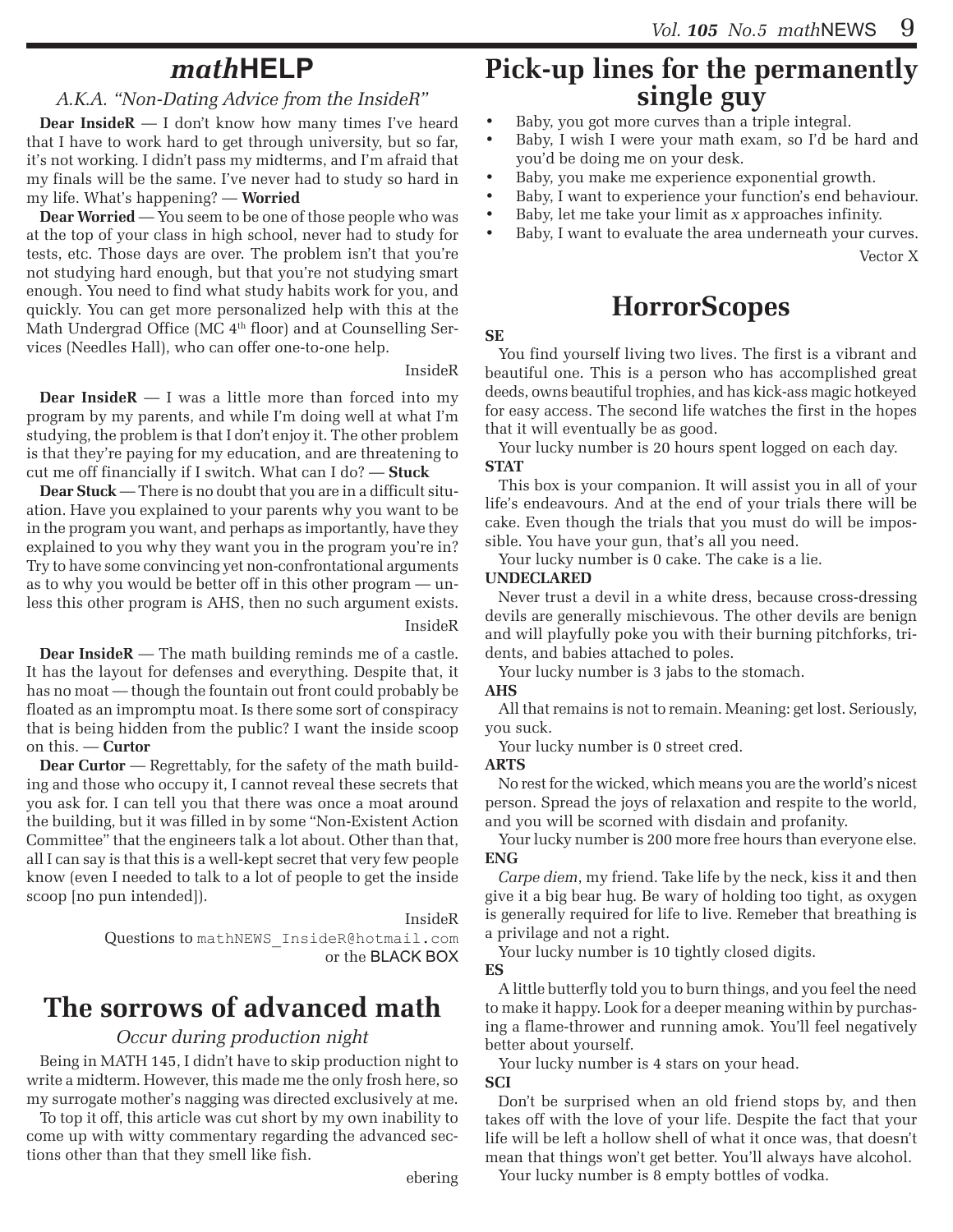# *prof***QUOTES**

I don't want to erase this; it's too beautiful.

Cormack, CS 241

The things that you see… if you're *not* running Vista…

Vasiga, CS 135

The banks screw you both ways.

Saunders, ACTSC 371

I will never get to thank [my ancestors] for inventing pants. Griggio, ITAL 101

Instead of "normalizing", "Goldilocks" the vector… yeah! Zorzitto, MATH 245

In my old days we went to church to sleep.

#### Griggio

(About Excel) I know if you're in CS, you probably hate it. First, because of Microsoft, the evil empire it comes from.

Hardy, ACTSC 231

I've decided to push my father-in-law off a cliff. I've solved a lot of problems that way. I'm quite satisfied with the results.

Callaghan, PHIL 100

You know you've had a long day when you're standing in front of the board and you don't know how to spell "occasionally." This has two Ss, doesn't it? Three Ss?

(Adds two more Ss. Now it is spelt "occasssionally".)

 … I'm not brilliant; therefore, I can't get away with misspellings. (Changes "occasssionally" to "sometimes")

Hardy, ACTSC 231

We had a moment of silence in which we severely hated you. Griggio, ITAL 101

Could you tell, I'm bored. Shall we move on?

Hardy, ACTSC 231

Math by democracy. Let's have a vote, because most people seem to be asleep today.

Metzger, STAT 231

We're all over the age of 18, and if you're not: grow up.

Griggio, ITAL 101

I tried it once. I was dead for many years.

Griggio, ITAL 101

Well, this meant death to the ancient Romans, but I'm not putting you to death.

Griggio, ITAL 101

I can say the proof. Unfortunately, students don't tend to listen to me.

Jao, MATH 239

I was a dog in my previous life.

Griggio, ITAL 101

I don't want to see so many god-damn brackets everywhere! Vasiga, CS 135 The wonderfulness of this dullness is that…

Zorzitto, MATH 245

Oh, man. I really hope my mom gets me that TI-87 calculator — it's so awesome.

Vasiga, CS 135 (Ruthlessly taken out of context)

(About a recent computer-delivered tutorial) You're smart. We don't have to tell you if it's killer [question] or not. You'll find that out for yourself.

Salama, ECE 126

When I was a teenager in ancient times...

Griggio, ITAL 101

If you think about this over the weekend… Like that is going to happen. If you need to cure some insomnia.

Drekic, STAT 333

(Referring to assignments) Next week will also be easy. I can't figure out a way to make it hard… it's a shame.

Zorzitto, MATH 245

Is there a way to put the inner product in a matrix? … But I want to put it on the homework!

Zorzitto, MATH 245

We are going to design a processing unit. You may not be able to sell this to a real customer, but maybe to your younger brother or sister.

Hasan, ECE 222

Prof: (points at a determinant on the board) Anyone know what this is?

Student: Is it a Jacobian?

Prof: No it's not. It's something Engineers use, it's called a Wronskian. You were Wrong…skian!

West, AMATH 250

That's the point of the course: we make it as ugly as we can. Metzger, STAT 231

If your mother was a real Italian she would respond with violence.

Griggio

If you don't understand, read the Internet.

Mavaddat, CS 251

Somebody's phone is ringing… or singing… or rock-and-rolling? Or hip-hop, I think.

Hardy, ACTSC 231

You asked me, so I presume you know what you're talking about. Zorzitto, MATH 245

There's a way to solve a matrix exponential. It starts with "T" and ends with "series".

West, AMATH 250

OK, we're going to stop there, mostly because people are leaving. Malinowski, MATH 115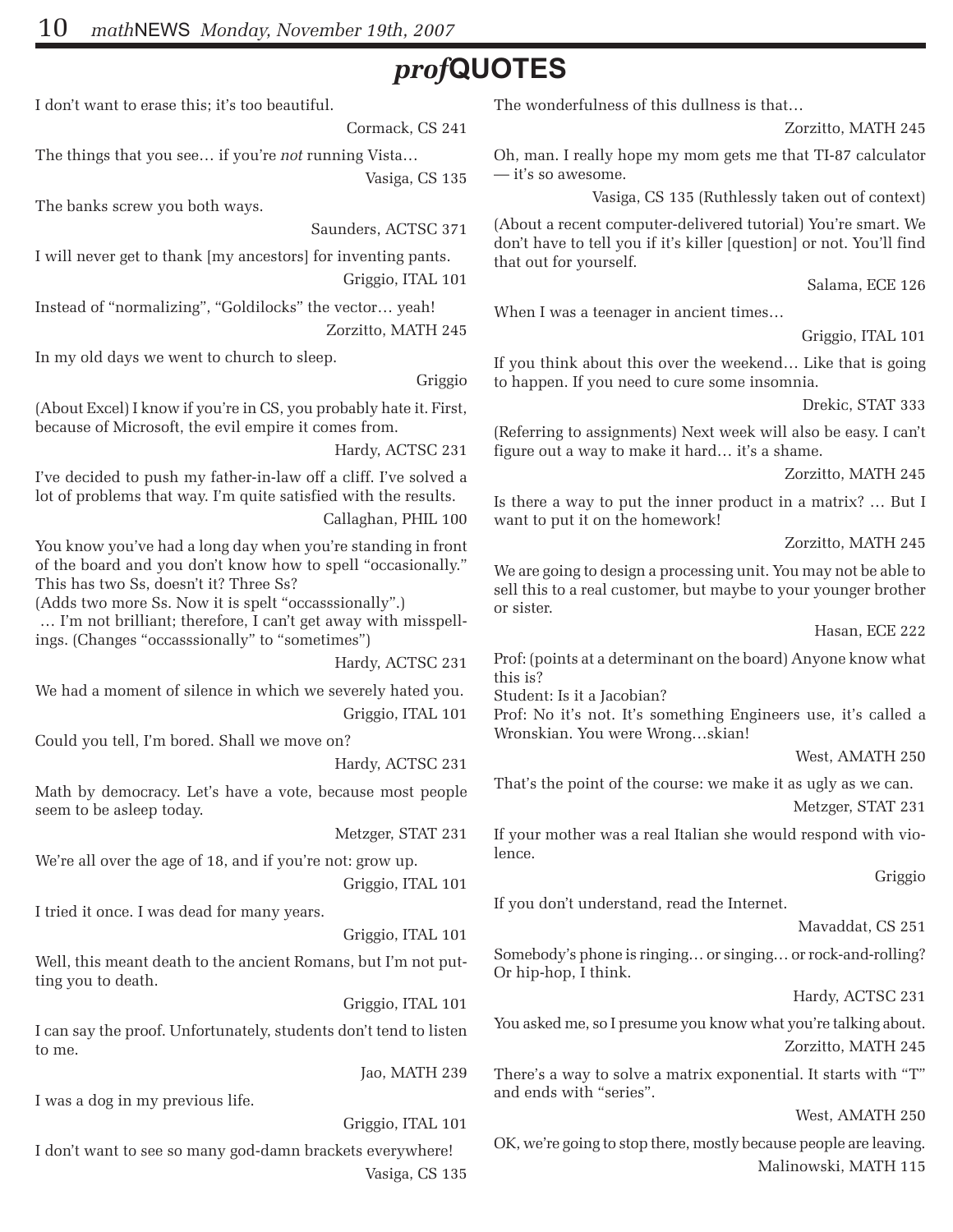# **What if life were more like Dynasty Warriors**

- All of your enemies have a red bar floating above their head.
- Every time you get into a gang fight, all of your friends become completely useless. In fact, you can completely decimate all of your foes, let a single snail squirm by you, and the slug will completely lay waste to everyone of your friends.
- Furthermore, the moment any of your friends come into contact with the slug, they will invariably scream, "We can't handle this! It's too strong!"
- Sparks and fire shoot out of everything!
- If you can pick something up and swing it around then it is a weapon. This includes, but is not limited to: a deck of cards, decorative fans, fuzzy bear gloves, and a flute.
- No matter how ludicrous your weapon of choice, you can mow your way through the enemies as if they are butter. Also, no matter how ridiculous your weapon, no one will ever admit that they have lost most of their army to a single person who smacked them around with a flute.
- Every time you need to ask someone for help, they will only help you if you can manage to beat the ever-loving shit out of them.
- Your friends are all manic-depressive. Doing things that would otherwise make them happy (like beating up your enemies, stopping enemy forces, or winning the battle by yourself) results in their morale going down.
- Anybody who wants to sneak up on you will literally appear out of nowhere and ambush you. They will magically appear out of nowhere! Hundreds of them!
- Your enemies will attack walls for no reason.
- Walking down a path is incredibly difficult. Especially if there is a single tree in your path. You will not be able to get past the tree unless you turn your back and walk at least three metres around it.
- Eating food that has been lying on the floor is perfectly healthy! In fact, it gives you life. It's even better when someone dies and instantly disintegrated into said food.
- Any time you try attacking a group of enemies, you will systematically hit each of them once until you find someone who is blocking and then you will end up targeting them for the rest of the combo.
- Killing your enemy's leader has the effect of instantaneously extinguishing everybody's desire to continue fighting, so the battle suddenly ends.
- Any strategy, ploy, or trap called 'X' can be circumvented by attacking the guy whose name tag reads "X Captain".
- Fights are transformed into frustrating trials of patience as your enemy appears out of thin air, strikes at you, and then disappears into the nothingness that spawned it.
- Any tale told by the same storyteller will vary greatly from one version to the next. Regardless of how many times they tell the story, nothing remains constant: who died when, how they died, et cetera.

# **The cake is a lie**

*We do have pizza, though* 



# **The last of the** *prof***QUOTES**

*For this issue*

Do you guys remember when banks used to have people in them?

Buhr, CS 343

(On the day of a midterm) You're all experts in circuit theory. (Chuckles from class) We'll find out tonight.

Salama, ECE 126

I call my numerical procedures a calculator.

Hardy, ACTSC 231

Walking down the street, you come across this vector differential equation. Then a birdie comes along and gives you two possible solutions. These birdies don't fly anywhere near the PAC, mind you.

West, AMATH 250

You're Canadians, you're genetically polite.

Griggio, ITAL 101

You'll need one of those stamps for the exam: Kaching! "It's a linear combination of Gaussian distributions; therefore, it's a Gaussian distribution." Now get off my case.

Metzger, STAT 231

# **Next time on Grey's Anatomy**

People die because the doctors spend too much time bitching about their trite personal lives.